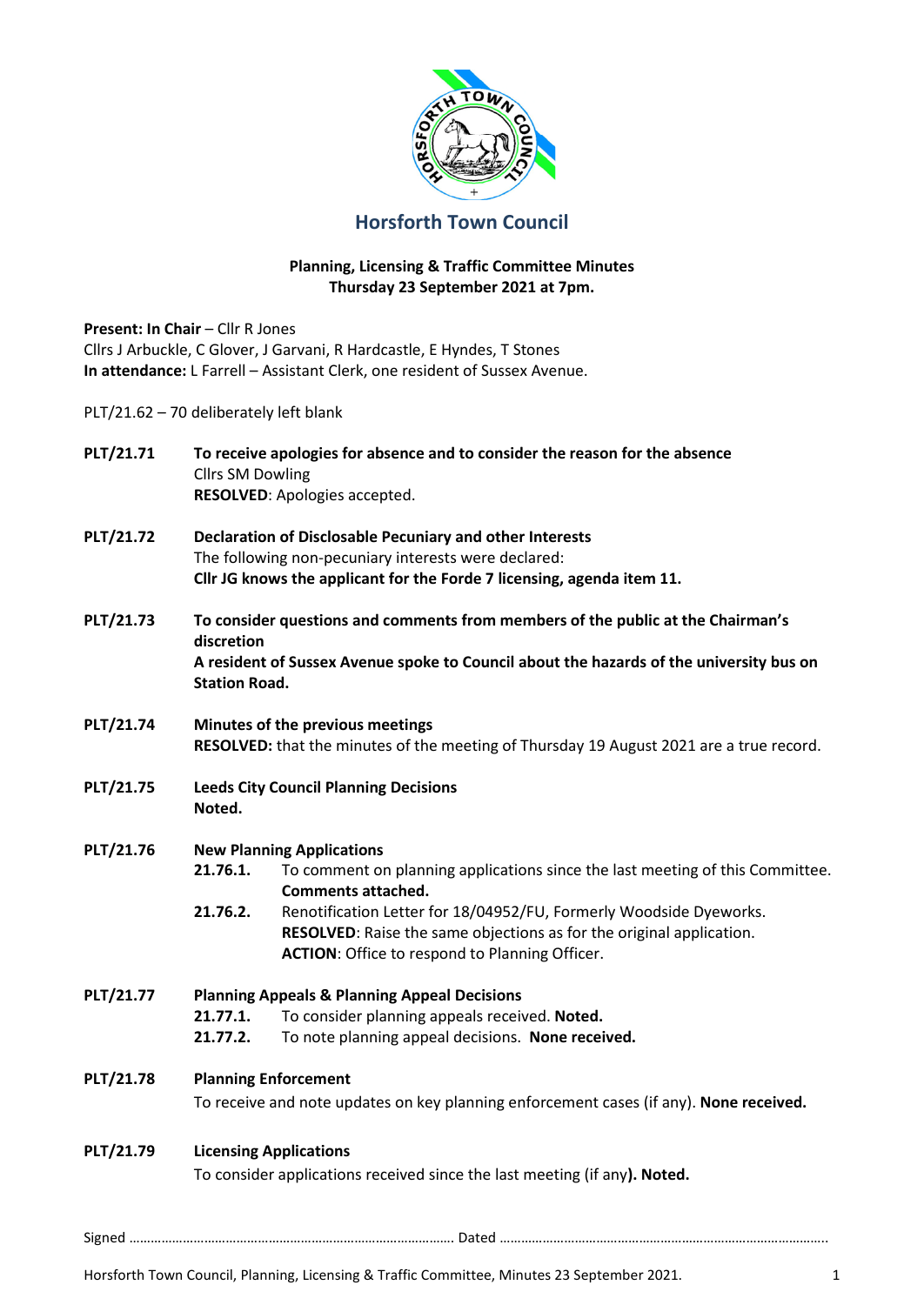| PLT/21.80        | <b>Traffic</b><br>21.80.1.<br>To consider new traffic complaints and updates (if any).<br>Residents Concern over Leeds Trinity bus parking on Station Road.<br>RESOLVED: Horsforth Town Council to write a letter requesting that the bus park and wait<br>elsewhere.<br>ACTION: Office to write a letter to the university's board.<br>To consider traffic schemes and to agree any necessary action (if any). None<br>21.80.2.<br>received. |  |  |  |  |
|------------------|-----------------------------------------------------------------------------------------------------------------------------------------------------------------------------------------------------------------------------------------------------------------------------------------------------------------------------------------------------------------------------------------------------------------------------------------------|--|--|--|--|
|                  | Speed indicator device (SID) update (if any updates available). None available.<br>21.80.3.                                                                                                                                                                                                                                                                                                                                                   |  |  |  |  |
| PLT/21.81        | Kirkstall Forge. To receive and note updates (if any). None received.                                                                                                                                                                                                                                                                                                                                                                         |  |  |  |  |
| <b>PLT/21.82</b> | Woodside Quarries Development. To receive and note updates (if any). None received.                                                                                                                                                                                                                                                                                                                                                           |  |  |  |  |
| PLT/21.83        | Horsforth Campus Development. To receive and note updates (if any).<br>Members noted the response from Leeds City College outlining their ownership and<br>addresses queries around site security and possible vermin.                                                                                                                                                                                                                        |  |  |  |  |
| PLT/21.84        | <b>Leeds Bradford Airport (LBA)</b><br>To receive and note updates from the Leeds Bradford Airport Consultative Committee (if<br>any).<br>Cllr R Jones gave an update on the last meeting. Noted.                                                                                                                                                                                                                                             |  |  |  |  |
| PLT/21.85        | Report from Local Residents Associations. To receive and note updates. None received.                                                                                                                                                                                                                                                                                                                                                         |  |  |  |  |
| PLT/21.86        | Leeds City Council Core Strategy and Site Allocation Plan.<br>To consider and receive updates (if any). None received.                                                                                                                                                                                                                                                                                                                        |  |  |  |  |
| PLT/21.87        | <b>Matters for information</b>                                                                                                                                                                                                                                                                                                                                                                                                                |  |  |  |  |
| <b>PLT/21.88</b> | Items for future agenda<br>None given at meeting.                                                                                                                                                                                                                                                                                                                                                                                             |  |  |  |  |
| PLT/21.89        | Date of the next meeting<br>The date of the next meeting is 21 October 2021. Deadline for agenda items 6 October 2021.<br>Noted.                                                                                                                                                                                                                                                                                                              |  |  |  |  |
|                  | The meeting closed at 7.35 PM                                                                                                                                                                                                                                                                                                                                                                                                                 |  |  |  |  |

Signed ………………………………………………………………………………. Dated ………………………………………………………………………………..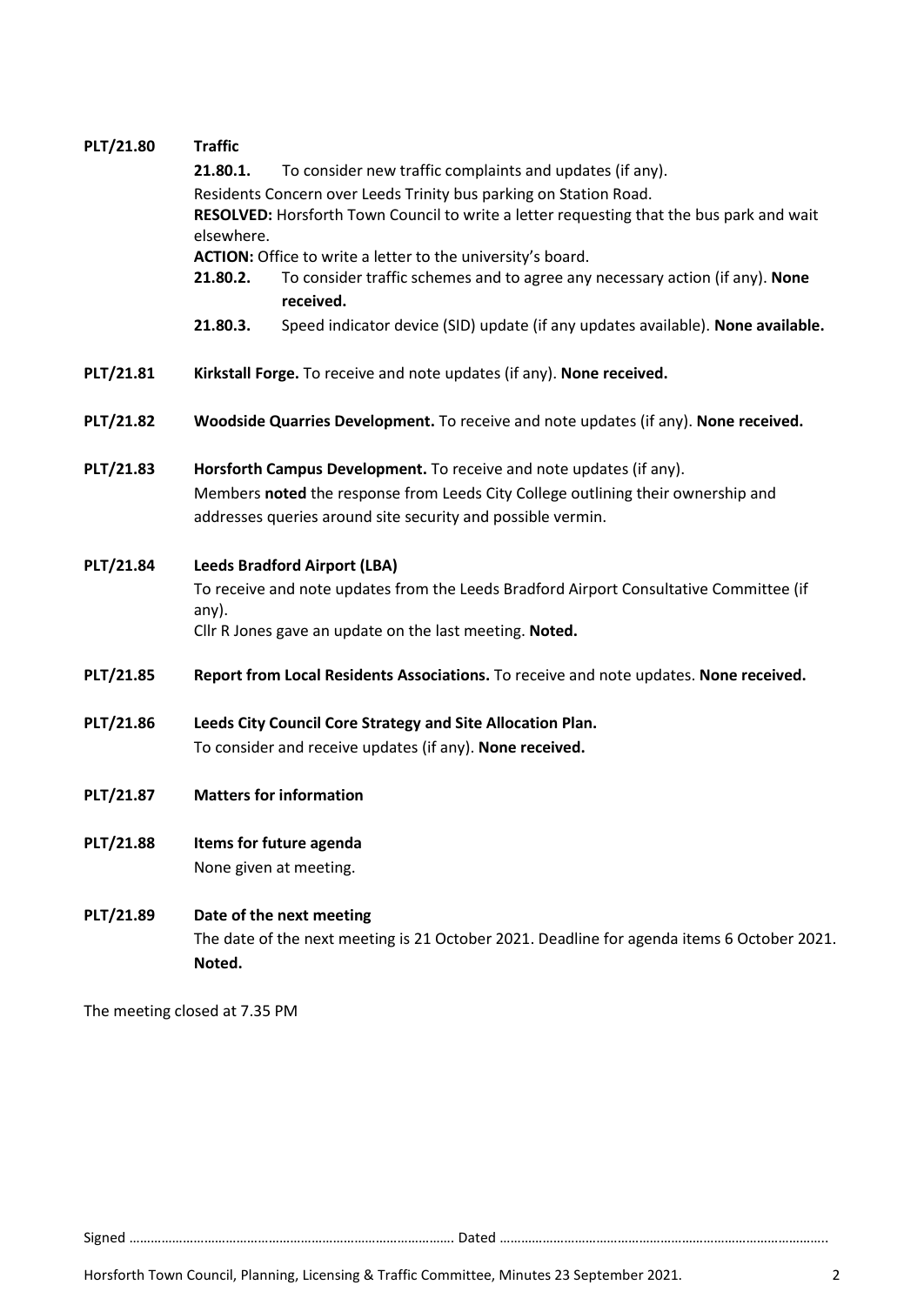| <b>Application</b><br>No. | Address/Location                                                                | <b>Details</b>                                                                                                                                                                                                                                                                                             | <b>Comments</b>                                                                   |
|---------------------------|---------------------------------------------------------------------------------|------------------------------------------------------------------------------------------------------------------------------------------------------------------------------------------------------------------------------------------------------------------------------------------------------------|-----------------------------------------------------------------------------------|
| 21/03344/LI               | 1 Railway Cottages<br><b>Station Road</b><br>Horsforth Leeds<br><b>LS18 5NL</b> | <b>Retrospective Listed Building</b><br>application for drainage channels<br>in solid floor, including<br>waterproof membrane to floor<br>area and step; removal and<br>remake of the dividing stud wall<br>and doorway, fix plasterboard dry<br>lining over the walls and reinforce<br>joints and plaster | Horsforth Town Council<br>neither supports nor<br>objects to this<br>application. |
| 21/05647/FU               | 47 Cragg Avenue<br>Horsforth Leeds<br><b>LS18 4LX</b>                           | Retrospective application for<br>fence to front                                                                                                                                                                                                                                                            | Horsforth Town Council<br>neither supports nor<br>objects to this<br>application. |
| 21/06163/FU               | 137 Broadgate<br>Lane Horsforth<br>Leeds LS18 5DU                               | Proposed attached dwelling                                                                                                                                                                                                                                                                                 | Horsforth Town Council<br>neither supports nor<br>objects to this<br>application. |
| 21/06220/FU               | 38 Victoria Walk<br>Horsforth Leeds<br><b>LS18 4PP</b>                          | Part two storey and part single<br>storey extension to side and rear                                                                                                                                                                                                                                       | Already granted                                                                   |
| 21/06231/FU               | 19 Fraser Avenue<br>Horsforth Leeds<br><b>LS18 5EA</b>                          | Single storey side/rear extension<br>and garage conversion to<br>habitable room space                                                                                                                                                                                                                      | Horsforth Town Council<br>neither supports nor<br>objects to this<br>application. |
| 21/06302/FU               | 11 Church Mount<br>Horsforth Leeds<br><b>LS18 5LE</b>                           | Two storey side extension<br>incorporating conversion of<br>existing garage to habitable<br>rooms                                                                                                                                                                                                          | Already granted                                                                   |
| 21/06354/FU               | 1A Lanark Drive<br>Horsforth Leeds<br><b>LS18 5SN</b>                           | Single storey extension, with<br>rooflights, to rear                                                                                                                                                                                                                                                       | Horsforth Town Council<br>neither supports nor<br>objects to this<br>application. |
| 21/06361/FU               | 2 Rose Avenue<br>Horsforth Leeds<br><b>LS18 4QE</b>                             | Single storey rear extension                                                                                                                                                                                                                                                                               | Horsforth Town Council<br>neither supports nor<br>objects to this<br>application. |
| 21/06373/FU               | 17 St Margarets<br>Road Horsforth<br>Leeds LS18 5BD                             | Single storey side and extension,<br>widened driveway                                                                                                                                                                                                                                                      | Already granted                                                                   |
| 21/06392/FU               | 4 Victoria Gardens<br>Horsforth Leeds<br><b>LS18 4PH</b>                        | Replacement of an existing<br>conservatory to rear with single<br>storey rear extension                                                                                                                                                                                                                    | Horsforth Town Council<br>neither supports nor<br>objects to this<br>application. |
| 21/06429/FU               | 5 Clarence Gardens<br>Horsforth Leeds<br>LS18 4JT.                              | Single storey rear extension with<br>ramp access                                                                                                                                                                                                                                                           | Horsforth Town Council<br>neither supports nor<br>objects to this<br>application. |

Signed ………………………………………………………………………………. Dated ………………………………………………………………………………..

Horsforth Town Council, Planning, Licensing & Traffic Committee, Minutes 23 September 2021. 3